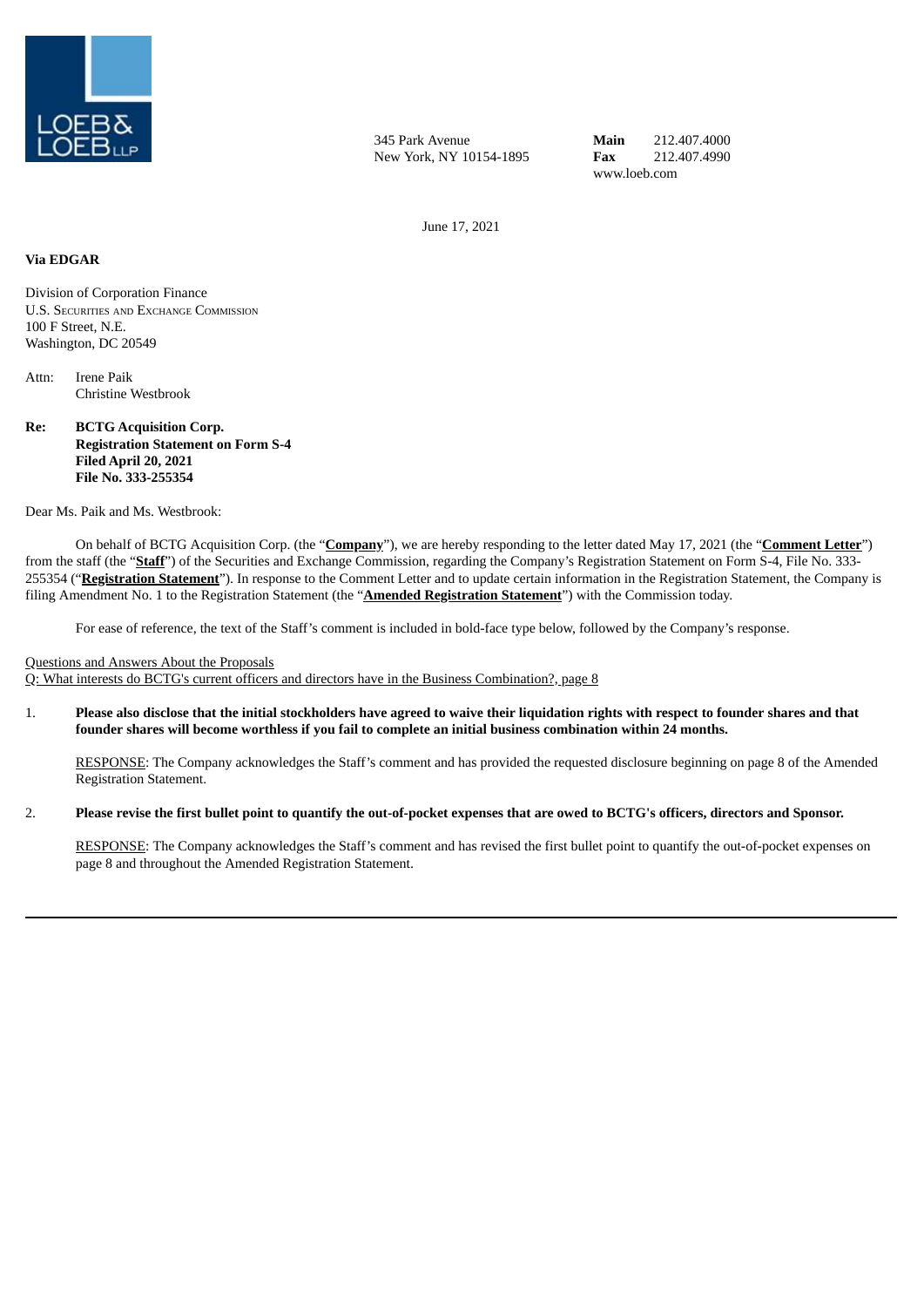# Q: Will how I vote affect my ability to exercise redemption rights?, page 9

3. Please also address whether shareholders may exercise their redemption rights if they abstain from voting or fail to vote on the Business Combination Proposal. Please make similar revisions throughout your proxy statement/prospectus where you discuss shareholder voting **and redemption rights, including on the cover page.**

RESPONSE: The Company acknowledges the Staff's comment and has provided updated disclosure on page 9 of the Amended Registration Statement to indicate that shareholders may exercise their redemption rights if they abstain from voting or fail to vote on the Business Combination Proposal. Similar revisions were made in the cover letter to the stockholders of BCTG Acquisition Corp. in the discussion regarding shareholder voting and redemption rights.

Summary of the Proxy Statement/Prospectus Parties to the Business Combination, page 14

4. Please remove the reference on page 16 to "first-in-class" as this statement implies an expectation of regulatory approval and is **inappropriate given the stage of development for your programs.**

RESPONSE: The Company has revised the disclosure on page 16 of the Amended Registration Statement to remove the reference to "first-inclass."

5. We note your disclosure on page 15 that Tango has established a sustainable pipeline optimized to deliver meaningful clinical benefit to patients. Given the early stage of development, please revise your disclosure to remove any implication that Tango's product candidates will be effective, as determinations of efficacy are solely within the authority of the FDA or comparable regulatory body. Please make similar revisions to your disclosure stating that Tango's development process "avoids the known drawbacks of large, empiric clinical trials **lacking a patient selection strategy."**

RESPONSE: The Company respectfully advises the Staff that it has revised the disclosure on page 15 of the Amended Registration Statement to remove any implication that Tango's product candidates will be effective and are ensured to avoid the known drawbacks of large, empiric clinical trials lacking a patient selection strategy.

The Business Combination Proposal, page 17

6. We note your disclosure stating that one of the factors BCTG's Board considered was that "Tango's platform is expected to file one new IND every 12 to 18 months." Please expand your disclosure to provide the basis for the Board's view and assumptions underlying such **view in light of the uncertainty with regard to drug development.**

RESPONSE: The Company acknowledges the Staff's comment and has provided updated disclosure beginning on page 18 of the Amended Registration Statement.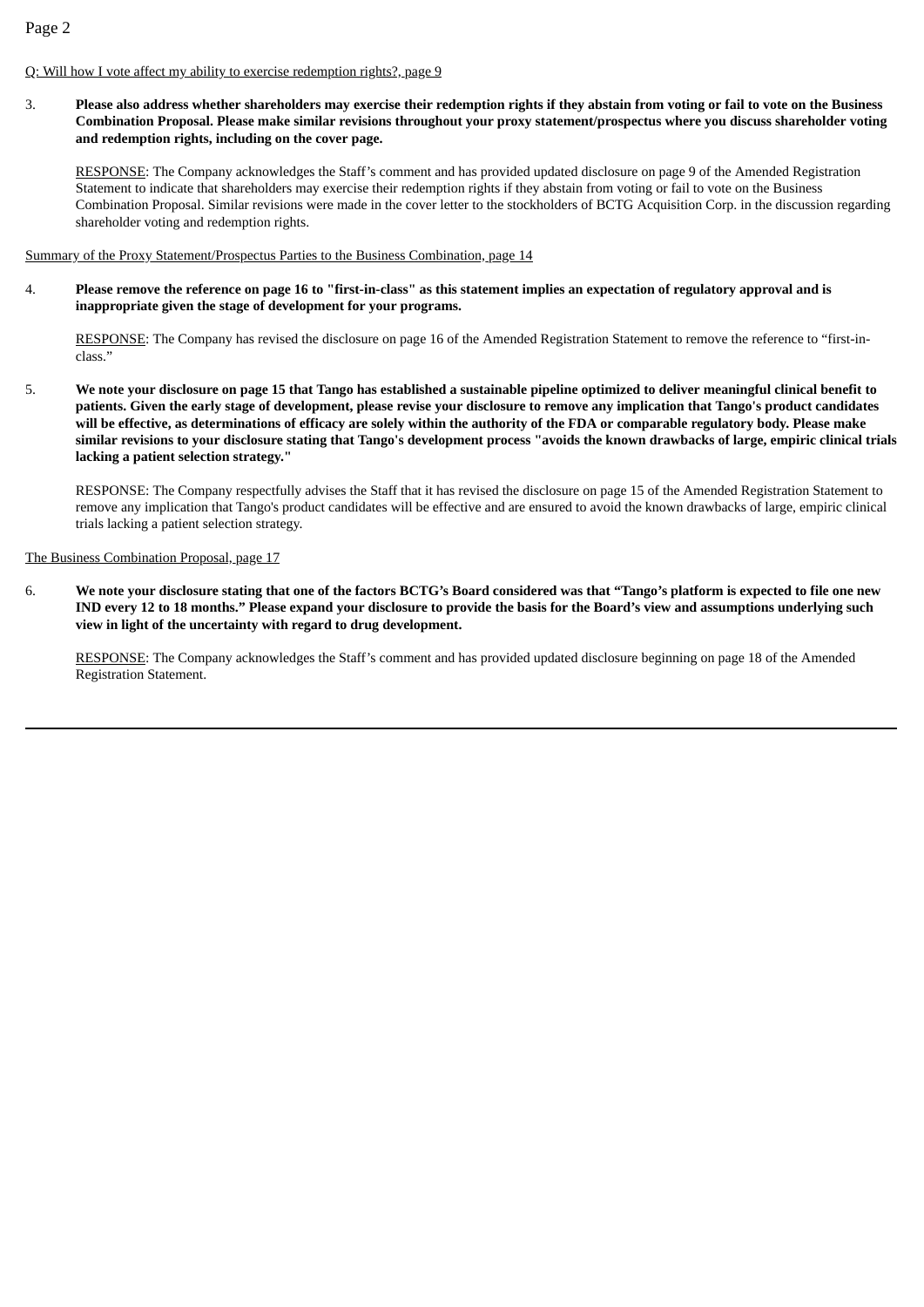# Conditions to Closing of the Business Combination, page 20

7. We note your statement that investors should not rely on the representations and warranties set forth in the Merger Agreement or the summaries thereof in this proxy statement/prospectus as characterizations of the actual state of facts about BCTG, Sponsor, Tango or any other matter. Please revise to remove any implication that the Merger Agreement and your disclosure of the same does not constitute **public disclosure under the federal securities laws.**

RESPONSE: The Company acknowledges the Staff's comment and has revised the disclosure on page 20 of the Amended Registration Statement to remove any implication that the Merger Agreement and the disclosure of the same does not constitute public disclosure under the federal securities laws and also confirms that no similar non-reliance language appears elsewhere in the Amended Registration Statement.

#### Risk Factors

Our ability to utilize our net operating loss carryforwards..., page 77

8. Please revise to clarify whether the proposed business combination would be considered an "ownership change" under the Code and any expected limitations on your ability to utilize NOLs if it is considered an "ownership change." If there is uncertainty, explain the reasons **for such uncertainty.**

RESPONSE: The Company acknowledges the Staff's comment and has provided updated disclosure beginning on page 80 of the Amended Registration Statement.

# New Tango's amended and restated certificate of incorporation will provide that the Court of Chancery of the State of Delaware..., page 91

9. It does not appear that New Tango's Proposed Charter contains a forum selection provision. In addition, your disclosure regarding the forum selection provision is not consistent with either BCTG's current charter or New Tango's Proposed Bylaws. Please revise this risk factor, the risk factor on page 78, and your description of the Proposed Charter on page 262 to identify the correct governing document that contains the forum selection provision you are describing and to ensure consistency between your disclosure and the provision in such governing document. We note also that you have not included the text of Annex B. Please revise to include the relevant text.

RESPONSE: The Company respectfully advises the Staff that it has revised the disclosure on page 94 of the Amended Registration Statement to remove the previously included risk factor regarding the forum selection clause in the Company's current certificate of incorporation, as well as the disclosure regarding the Proposed Charter on page 277, to remove those references. The disclosure on page 81 reflects the forum selection provision to be included in the Proposed Bylaws described elsewhere in the Amended Registration Statement. The Company is also including the agreed-to form of Proposed Charter as Annex B in the Amended Registration Statement.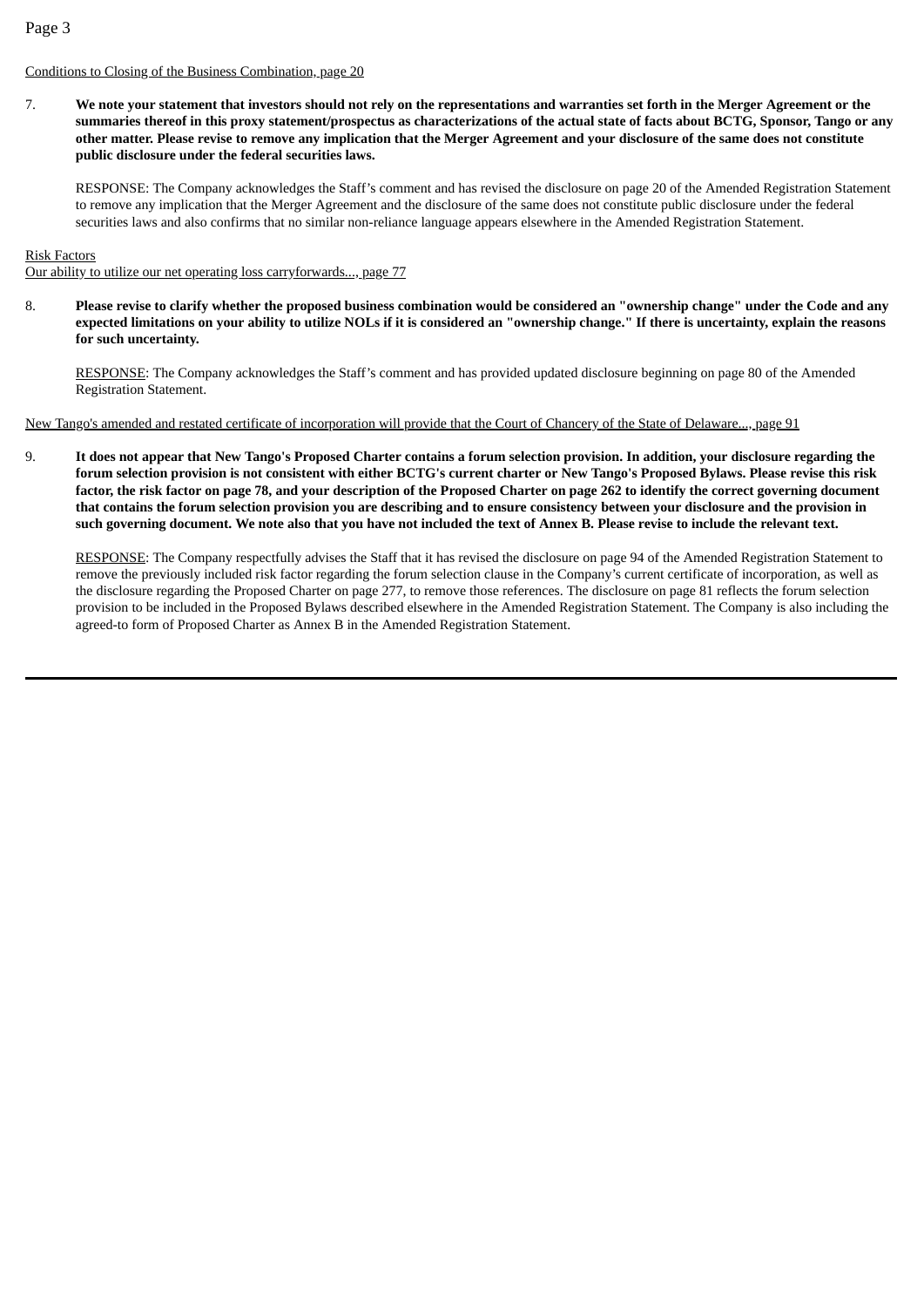# Proposal 1 - The Business Combination Transaction Background of the Business Combination, page 110

10. Please expand this section to explain why you did not pursue a transaction with any of the 35 potential targets with which you engaged in detailed due diligence. Address in your response whether there were any that resulted in a firm offer. In these instances, disclose the initial **offer and counter offers.**

RESPONSE: The Company acknowledges the Staff's comment and has provided updated disclosure beginning on page 114 of the Amended Registration Statement.

11. We note your disclosure that on December 22, 2020, Tango was presented to the BCTG board as one of a few prospective business targets under active consideration. Please describe the selection criteria BCTG used to identify these prospective targets and why you decided to **proceed with Tango over other alternatives.**

RESPONSE: The Company acknowledges the Staff's comment and has provided updated disclosure beginning on page 114 of the Amended Registration Statement.

- 12. **Please expand this section to discuss the following:**
	- What role did Mr. Davis play in preparing the draft letter of intent to Tango? What were the material terms of the draft letter of **intent ?**
	- What were the responsibilities of the independent subcommittee? Please identify the members of the independent subcommittee **where you discuss the Board's decision to establish the committee.**
	- We note that Mr. Davis continued to negotiate with Tango after the appointment of the independent subcommittee. Revise to disclose **what consideration, if any, the Board and subcommittee gave to Mr. Davis' conflicts of interests.**
	- Were there any steps taken other than to establish an independent subcommittee to address potential conflicts of interest?
	- Was Mr. Davis involved in the decision to pursue the transaction and approve the terms of the merger as a Tango board member?
	- How were the valuation and other material terms of the merger negotiated from the non-binding letter of intent through the execution of the merger agreement? Revise to describe the negotiations in reaching the material terms of the merger.
	- Identify the members of BCTG management who met with the independent subcommittee on February 18 and February 22.

RESPONSE: The Company acknowledges the Staff's comment and has provided updated disclosure beginning on page 110 of the Amended Registration Statement.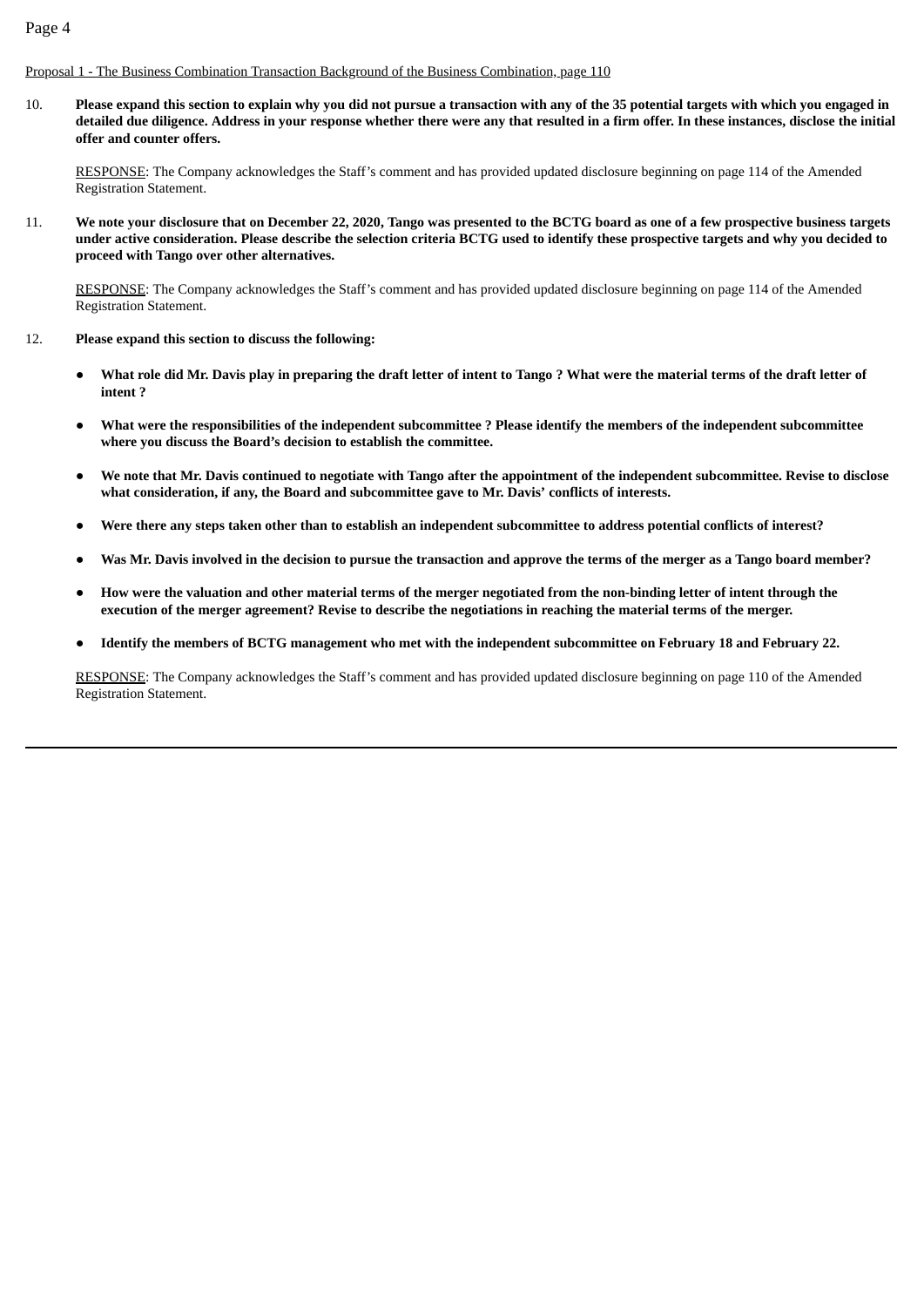# Engagement of Financial Advisor to BCTG, page 114

# 13. We note your disclosure that in developing its opinion, Canaccord Genuity analyzed projected financial and operating data concerning **Tango provided to it by BCTG. Please revise to disclose all material projections and underlying assumptions.**

RESPONSE: The Company acknowledges the Staff's comment and has provided updated disclosure on page 120 of the Amended Registration Statement to indicate that the only projected financial data provided by Tango was a cash forecast.

Conditions to the Closing of the Merger, page 121

# 14. **Please amend your disclosure to identify each condition that is subject to waiver.**

RESPONSE: The Company acknowledges the Staff's comment and has provided additional disclosure on page 128 of the Amended Registration Statement to clarify that, each and every condition precedent to the merger is subject to the potential waiver (if permissible under applicable law) by one or more of the parties to the Merger Agreement.

# Additional Conditions to Tango's Obligation to Close, page 123

15. With reference to your disclosure on page 107 that the sponsor will have the option to cover any shortfall through an additional cash investment or satisfying such shortfall through securing investments in BCTG from certain agreed investors in order to maintain a cash balance greater than \$300.0 million, please expand your disclosure to explain whether there is a written agreement to this effect and the terms on which the sponsor or other investors will invest additional cash. If there is a written agreement, please file this as an exhibit to **your registration statement.**

RESPONSE: The Company acknowledges the Staff's comment and has provided additional disclosure beginning on page 128 of the Amended Registration Statement and has also filed the written agreement as an exhibit to the Amended Registration Statement.

# Vote Required for Approval, page 143

16. We note your disclosure here and on page 88 that as of the date of the proxy statement/prospectus, the Sponsor, directors and officers have not purchased any Public Shares. We also note your disclosure on your Form 8-K filed April 14, 2021 that in connection with the signing of the merger agreement, a member of the Sponsor purchased 800,000 shares of BCTG's common stock from two holders of public shares at a price of \$11.00 per share. Please revise your disclosure as appropriate and specify whether these shares are subject to **the agreement to vote in favor of the Business Combination.**

RESPONSE: The Company acknowledges the Staff's comment and has provided updated disclosure on pages 91 and 148 of the Amended Registration Statement.

# Conflicts of Interest, page 177

17. With reference to your disclosure on page 179 that related party transactions require prior approval by the audit committee and a majority of uninterested "independent" directors determining that the terms of the transaction are no less favorable to you than those that would be available with respect to such a transaction from unaffiliated third parties, please disclose whether you waived any provisions of that policy and the reasons therefor. Here and under the heading "What interests do BCTG's current directors and officers have in the Business Combination" on page 8, please also disclose the approximate dollar value, when the interest was acquired, and the **price paid for the 15% interest that Boxer Capital owns in Tango's outstanding securities.**

RESPONSE: The Company acknowledges the Staff's comment and has provided updated disclosure on pages 9, 179, 183, 184 of the Amended Registration Statement.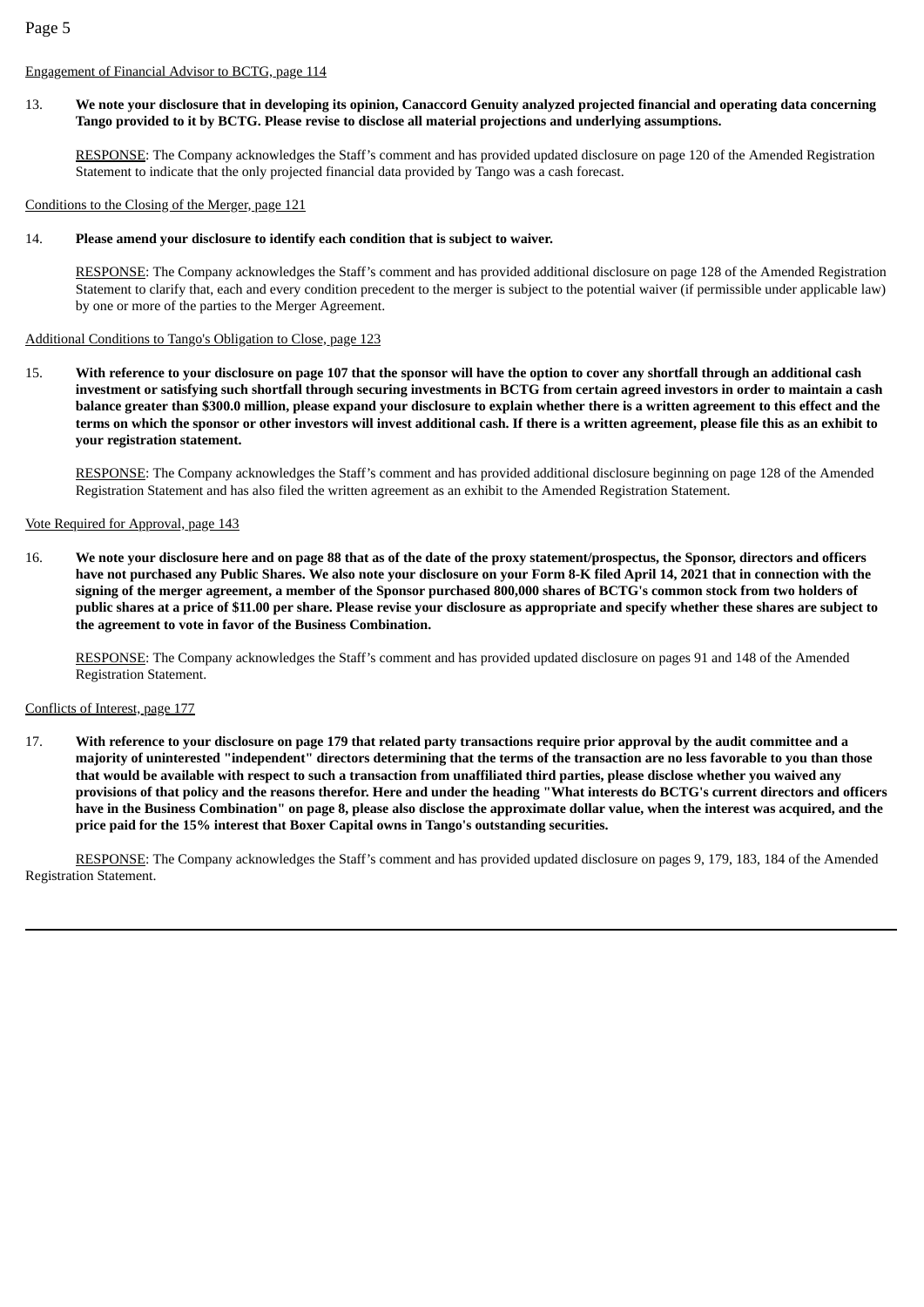# Executive Compensation

Compensation Committee Interlocks and Insider Participation, page 177

18. With reference to your disclosure on page 176 that your compensation committee consists of Richard Heyman and Carole L. **Nuechterlein, please revise this section to reflect whether you currently have a compensation committee.**

RESPONSE: The Company acknowledges the Staff's comment and has revise page 181 of the Amended Registration Statement to reflect that the Company currently has a compensation committee. .

Information About Tango Our Pipeline, page 191

19. Please revise your pipeline table to separate the Phase I and Phase II columns and to make the Phase I, Phase II, and Phase III columns at least as wide as your Discovery, Lead Optimization, and IND-Enabling columns. The pipeline table currently appears to suggest that you **have completed more than half of the development timeline for TNG908.**

RESPONSE: The Company respectfully advises the Staff that it has revised Tango's pipeline table appearing on pages 17 and 196 of the Amended Registration Statement to clarify the status of TNG908's development.

20. We note your inclusion of Target 3, Target 4, and Multiple Targets in Tango's pipeline table. First, please identify any undisclosed product candidates in the pipeline table. Second, to the extent Gilead controls the research on Target 4 such that you cannot provide detailed disclosure about the ongoing studies, please remove it from the pipeline table. Finally, please revise the Multiple Targets row to separately depict any material product candidates or programs individually and provide disclosure in your prospectus regarding these product candidates and programs or remove this row. Your pipeline table should present only programs that are material to your business.

RESPONSE: The Company respectfully advises the Staff that it has revised Tango's pipeline table appearing on pages 17 and 196 of the Amended Registration Statement to include those product candidates that are currently material to Tango's business.

Collaboration and License Agreement with Gilead Sciences, page 209

21. We note your disclosure on pages 209 and 210 that you are eligible to receive low double- digit tiered royalties on net sales. Please revise **your description of the royalty rate to provide a range that does not exceed ten percent.**

RESPONSE: The Company respectfully advises the Staff that it has revised the disclosure on page 215 of the Amended Registration Statement to provide a royalty rate range payable under the Gilead Agreement that does not exceed ten percent.

22. We note that for those products that you opt to co-develop and co-promote in the United States, you and Gilead will equally split profits and losses from the sales of such products in the United States, you will remain eligible to receive certain milestone payments. Please **disclose the aggregate milestone payments you will remain eligible to receive.**

RESPONSE: The Company respectfully advises the Staff that it has revised the disclosure on page 215 of the Amended Registration Statement to disclose the aggregate milestone payments it will remain eligible to receive under the Gilead Agreement for those products that Tango opts to codevelop and co-promote in the United States with Gilead.

Security Ownership of Certain Beneficial Owners and Management, page 276

23. To the extent not disclosed, please identify the natural persons who hold the investment and/or voting power of the shares held by the 5% **or greater shareholders identified in your table. See Item 403 of Regulation S-K.**

RESPONSE: The Company acknowledges the Staff's comment and has provided updated disclosure beginning on page 284 of the Amended Registration Statement.